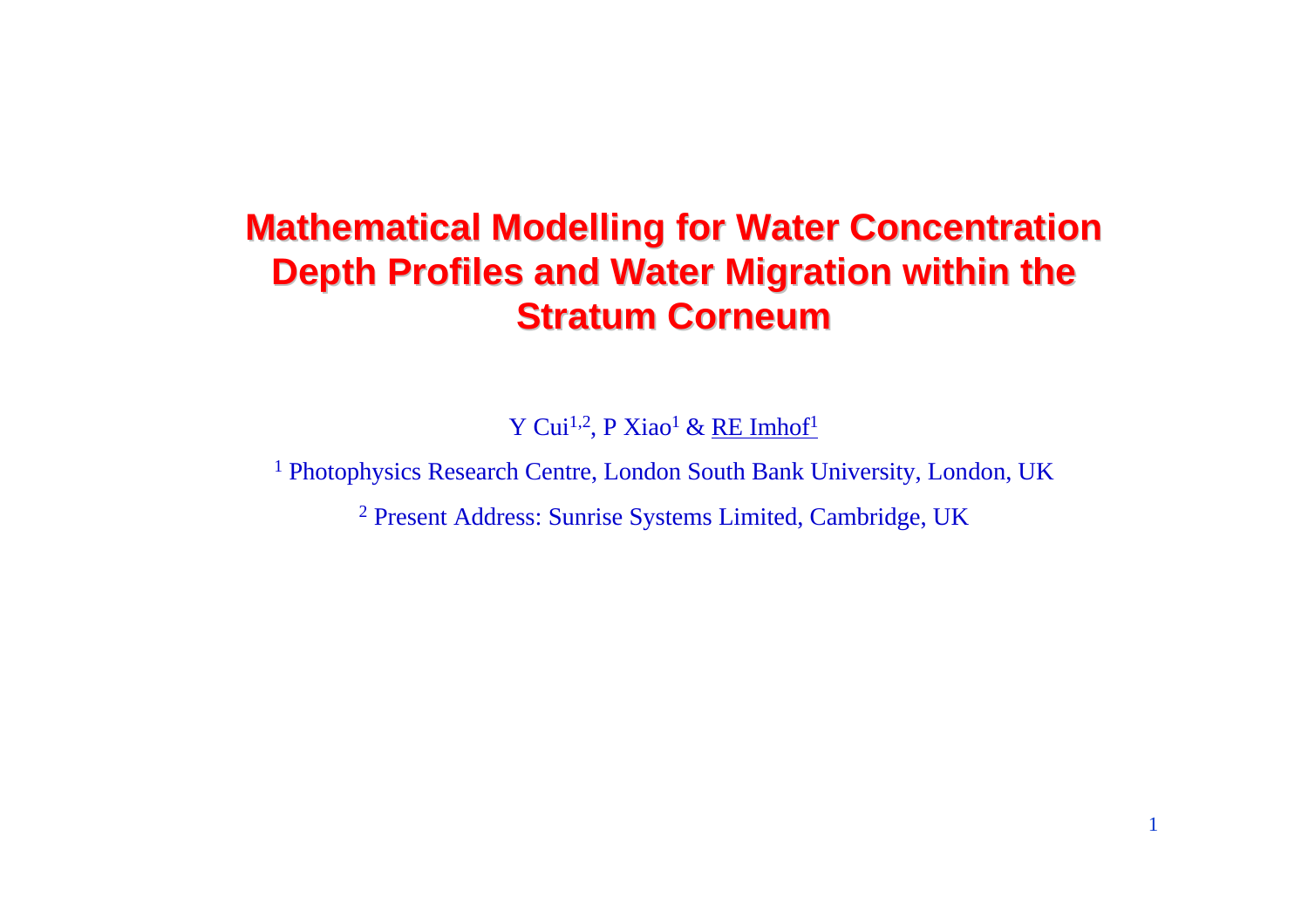#### Aim

The aim is improved understanding of the stratum corneum (SC) barrier though modelling of our opto-thermal (OTTER) & TEWL measurements.

Models are based on Miller et al [1] and Wu [2-3].

Ie macroscopic, structureless materials. No bricks. No mortar.

[1] D L Miller, A M Brown and E J Artz, *Indirect measures of transepidermal water loss*. *Bioengineering and the Skin,* (Editors: R Marks & P A Payne) **19**, 161-71, MTP Press, Lancaster 1979.

[2] M-S Wu, *Water diffusivity and water concentration profile in human stratum corneum from transepidermal water loss measurements*. J Soc Cosmet, **34**, 191-6, 1983.

[3] M-S Wu, *Determination of concentration-dependent water diffusivity in a keratinous membrane*.

J Pharmacol Sci, **12**, 1421-3, 1983.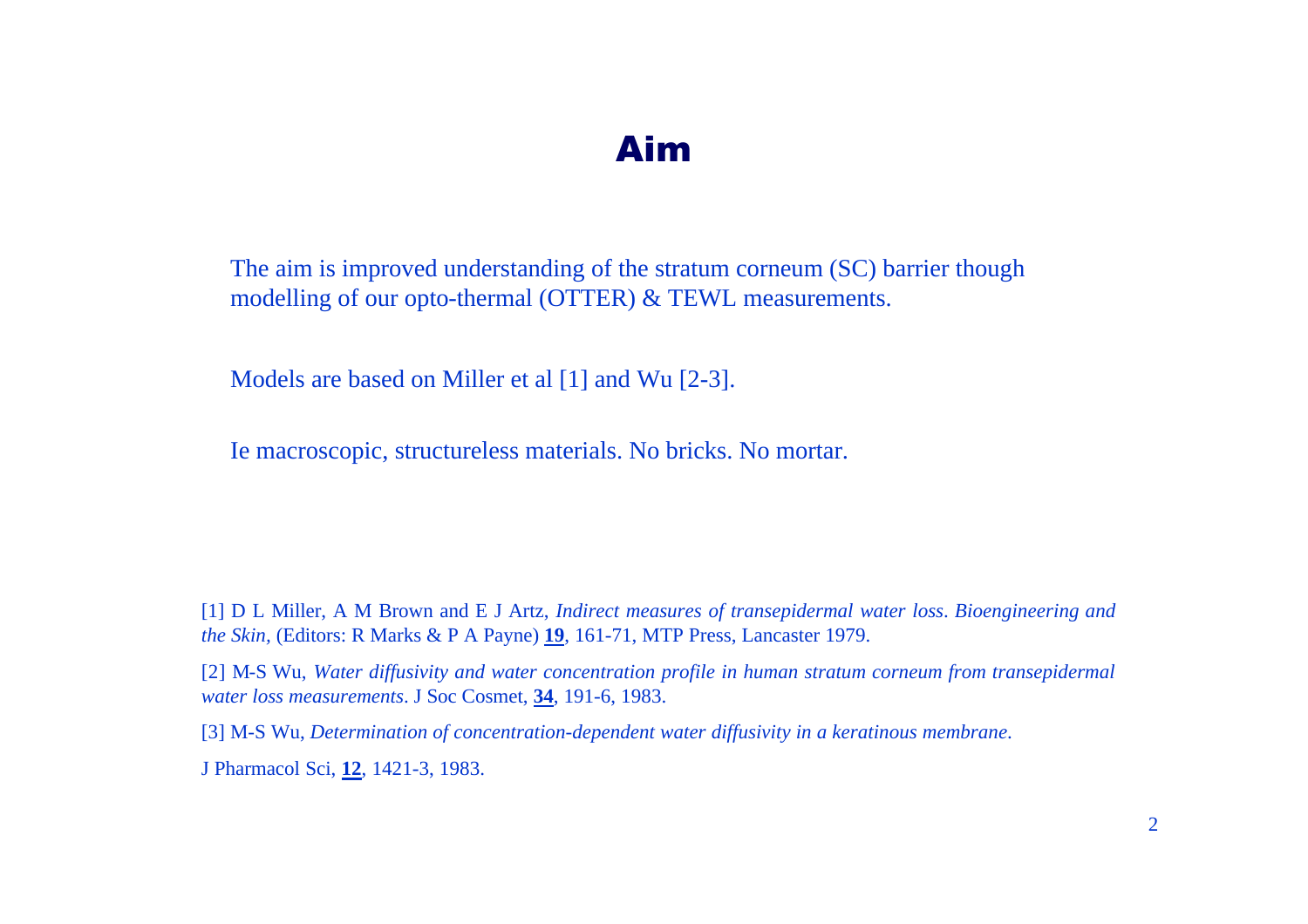## Presentation Outline

- 1. Steady-state model assumptions
- 2. SC barrier resistance & TEWL
- 3. Dynamic modelling
- 4. Bath dynamics
- 5. Opto-thermal measurements
- 6. Conclusions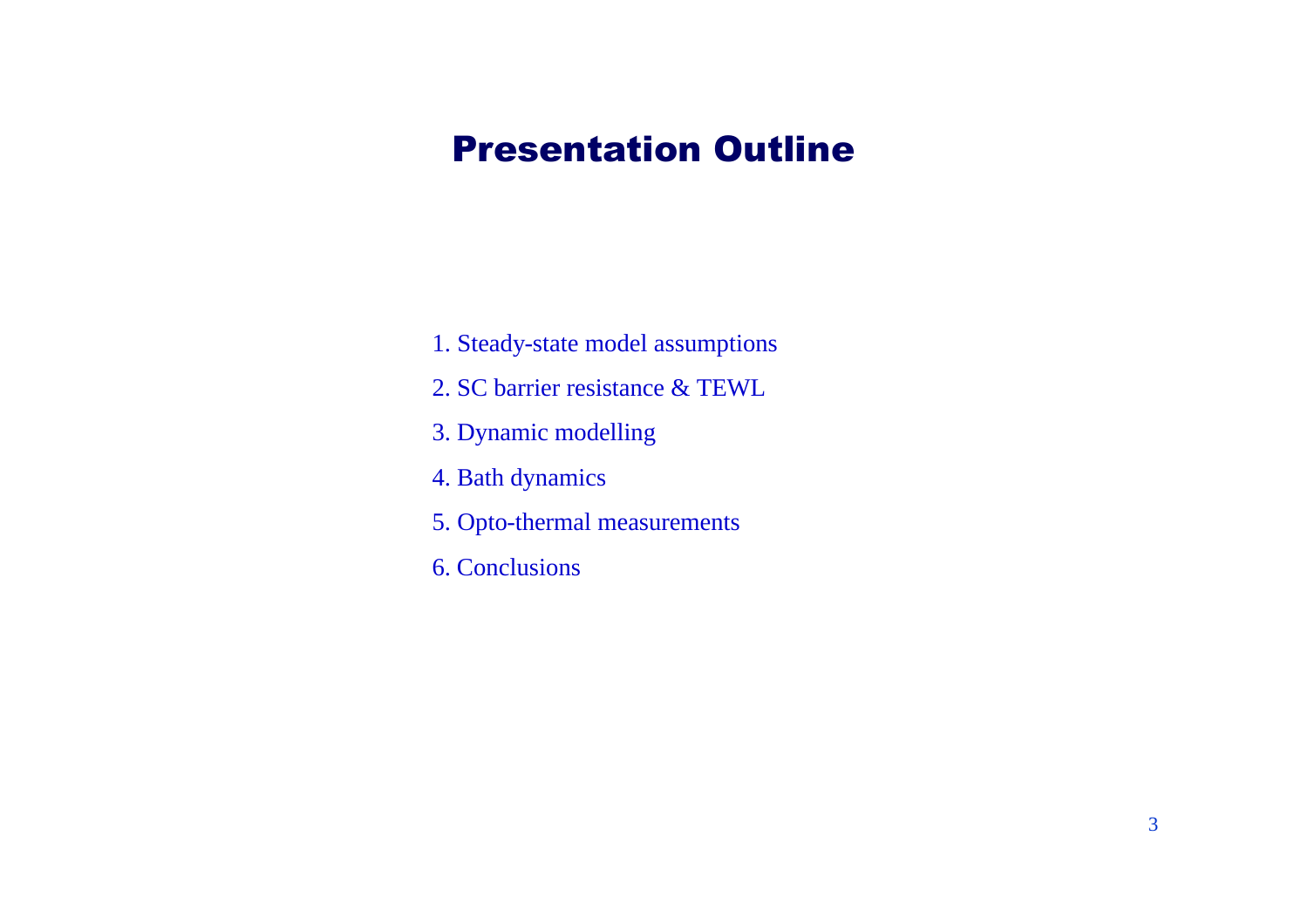#### Steady-state Model Assumptions

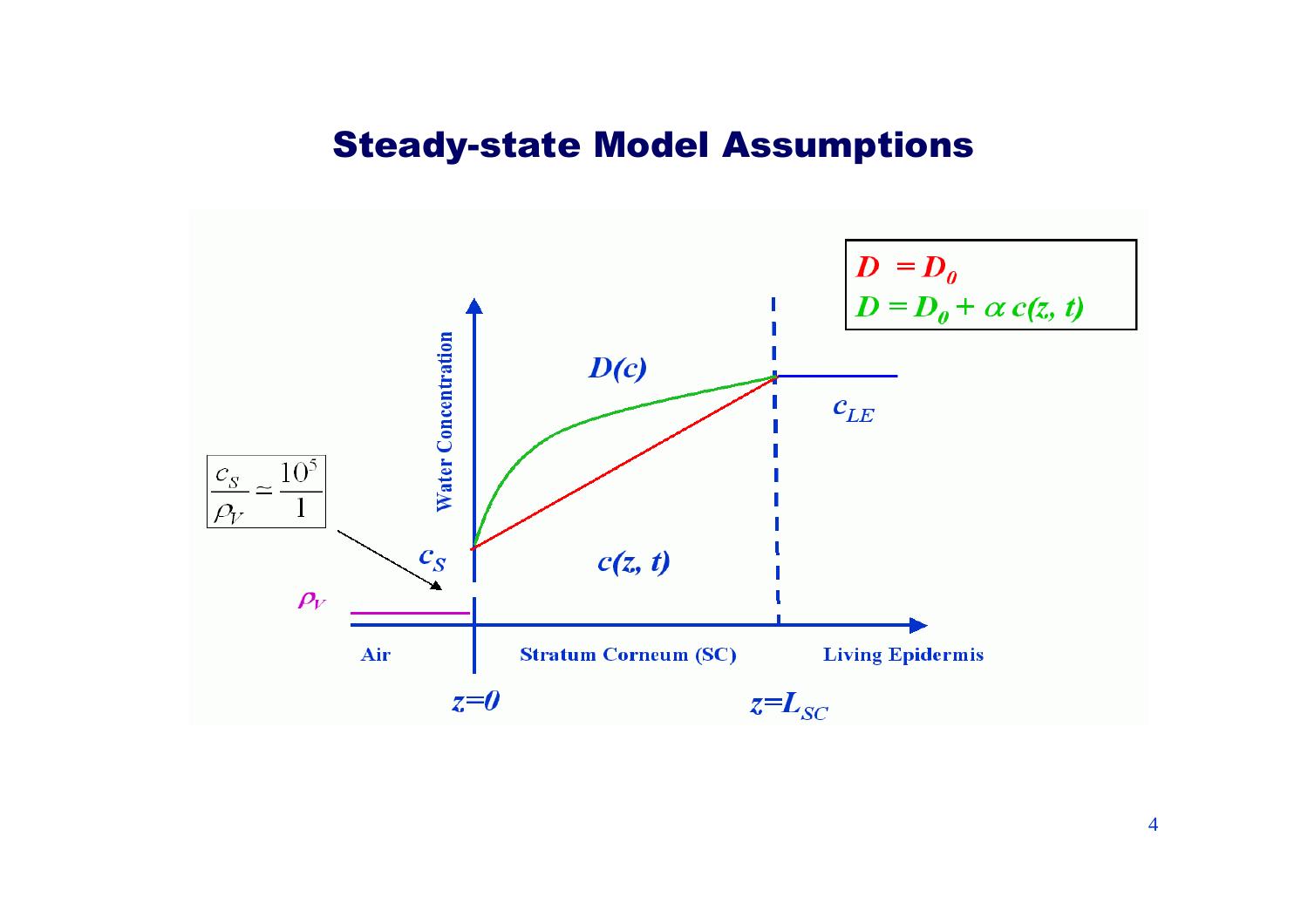### Solution for SC Barrier Resistance & TEWL

**Assume:-**

- 1. Steady-state diffusion with constant *D<sup>0</sup>* .
- 2. Use Electrical Analogy [1] with SC barrier resistance  $R_{SC} = L_{SC}/D_0$ .
- 3. Flux continuity at the SC surface.
- 4. Sorption Isotherm relates  $c_S$  to surface RH  $c_S$ .
- 5. Vapour flux *J* measured with a TEWL instrument.

[1] A E Wheldon & J L Monteith, *Performance of a Skin Evaporimeter*, Med Biol Comput, **18**, 201-5, (1980).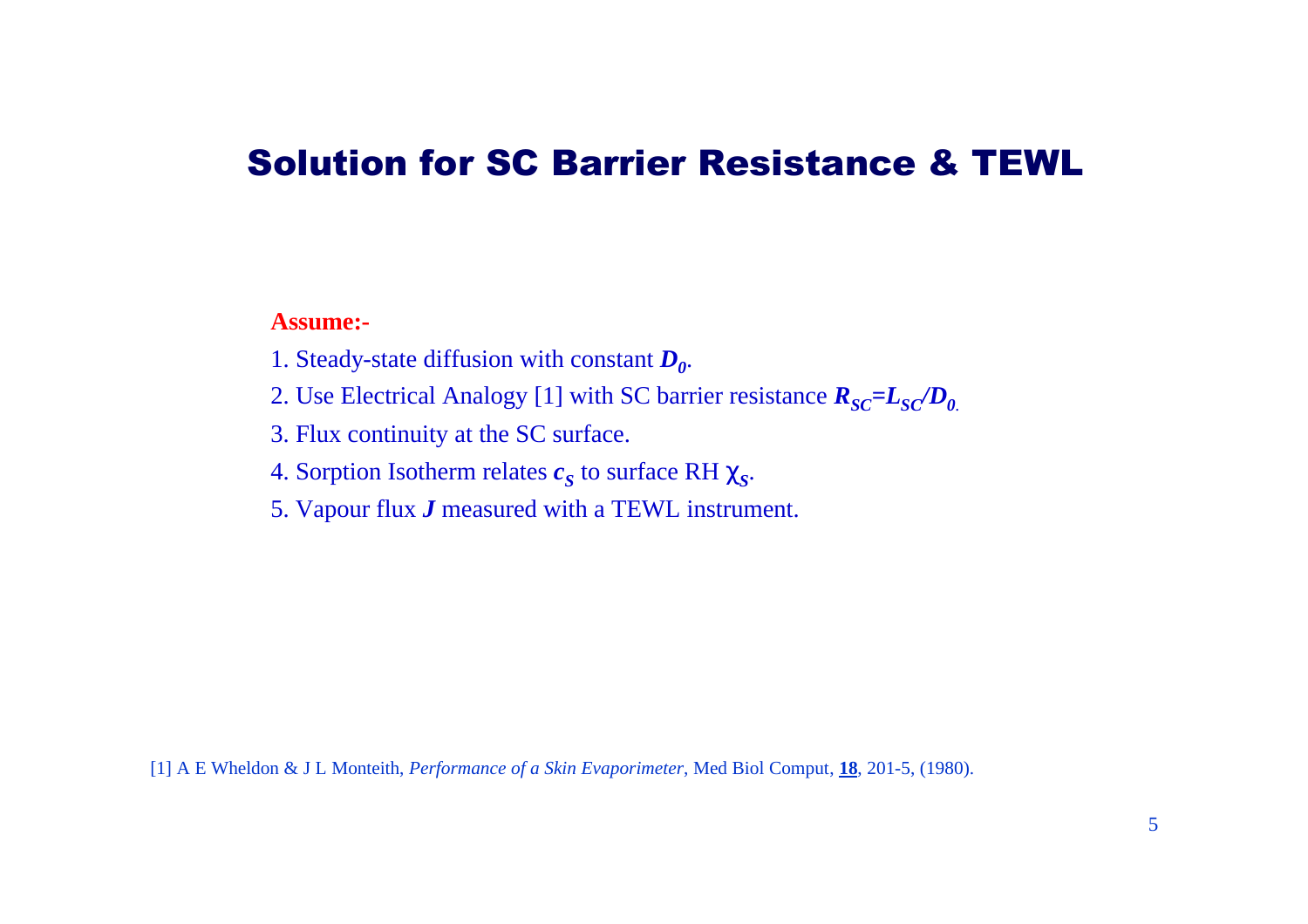#### Surface Evaporation - Sorption Isotherm



[1] J-L Lévêque: *Water-Keratin Interactions.* In *Bioengineering of the Skin: Water and the Stratum Corneum*, (Editors: P Elsner, E Berardesca & HI Maibach), 2, 13-22 CRC Press, Boca Raton 1994.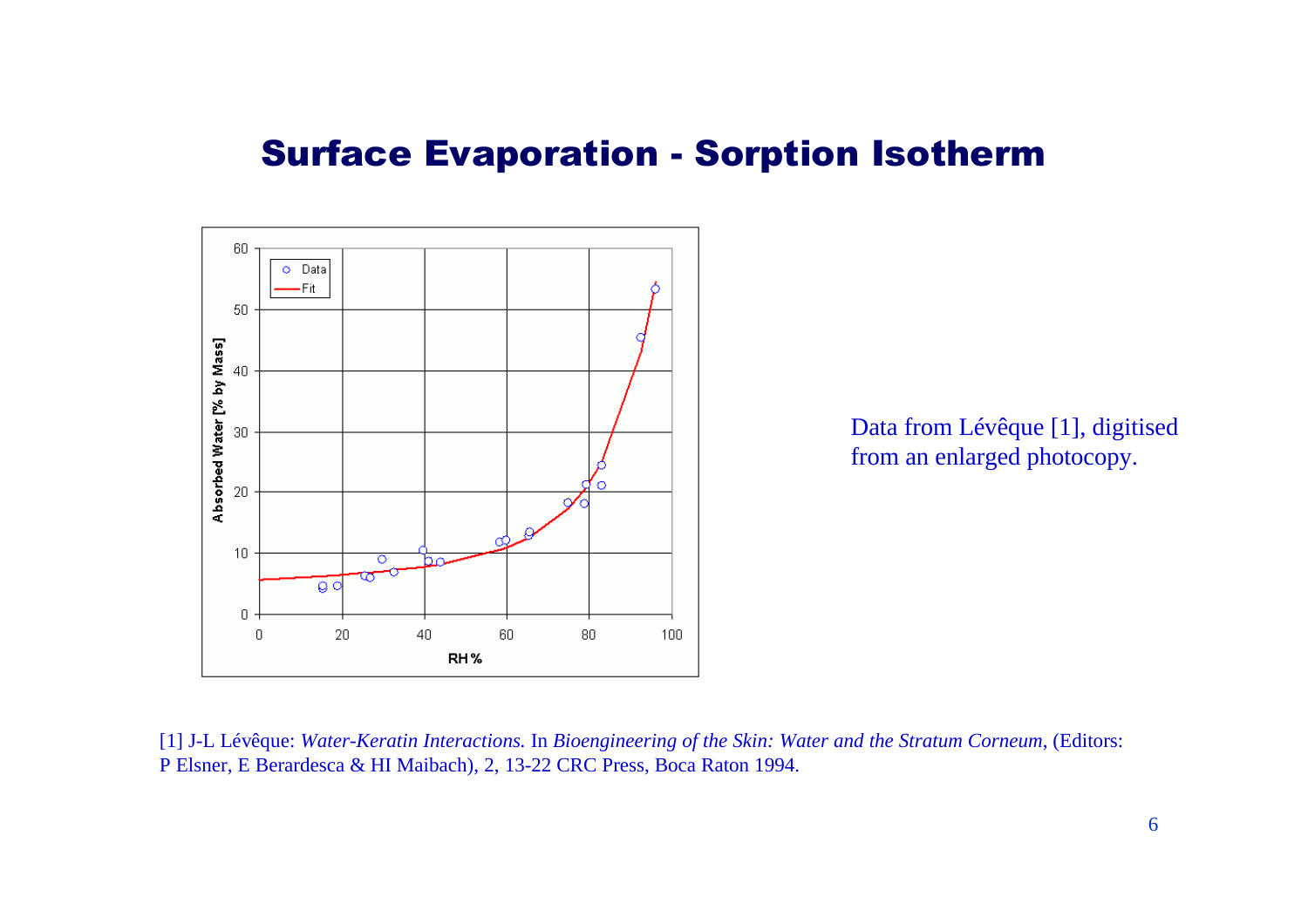### Electrical Analogy

Use electrical analogy of Fick's Law, with **equivalent circuits** for skin & measurement devices.

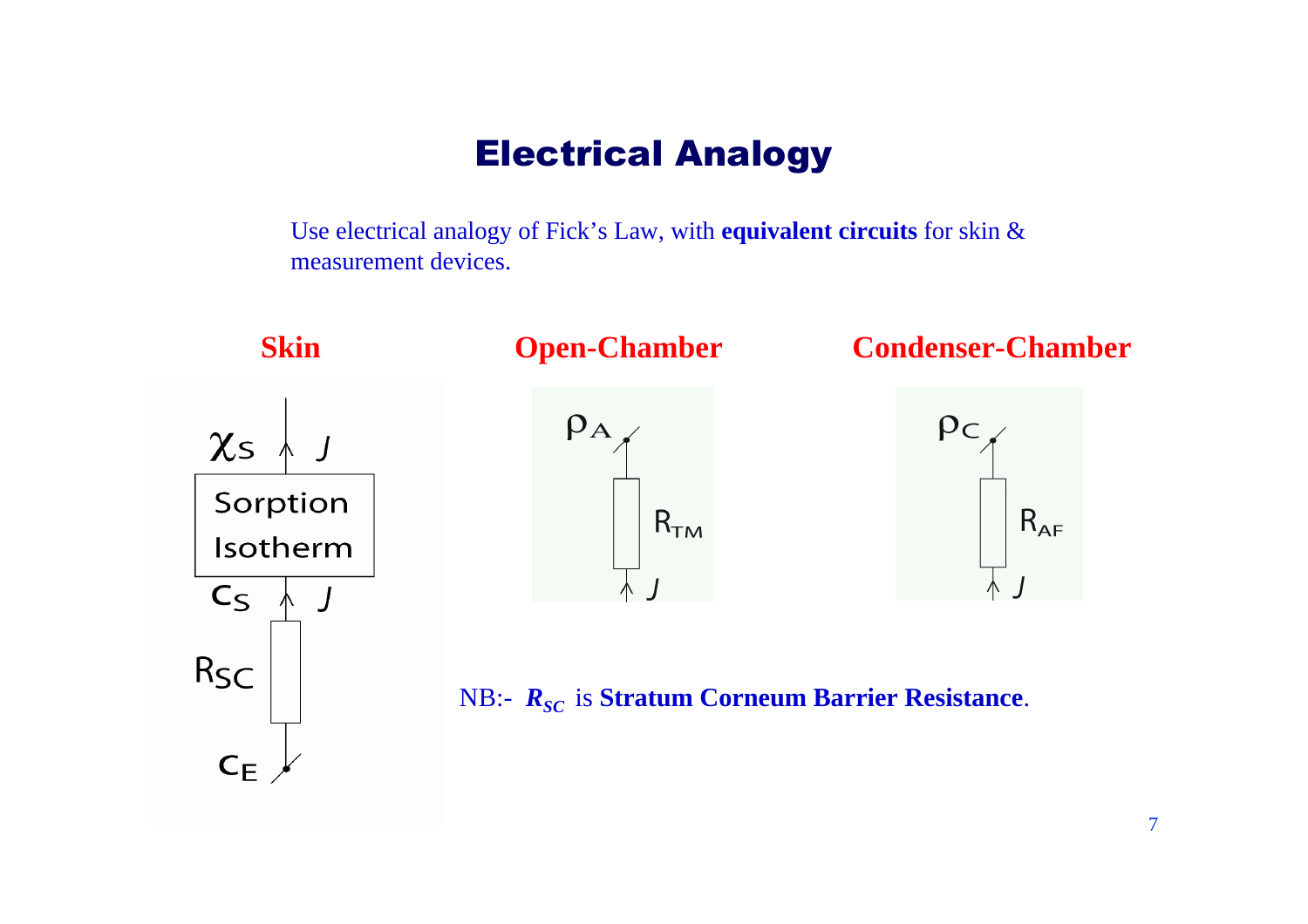## Barrier Resistance & TEWL Model Result



Calculated dependence of flux density on  $1/R_{SC}$  (SC Conductance).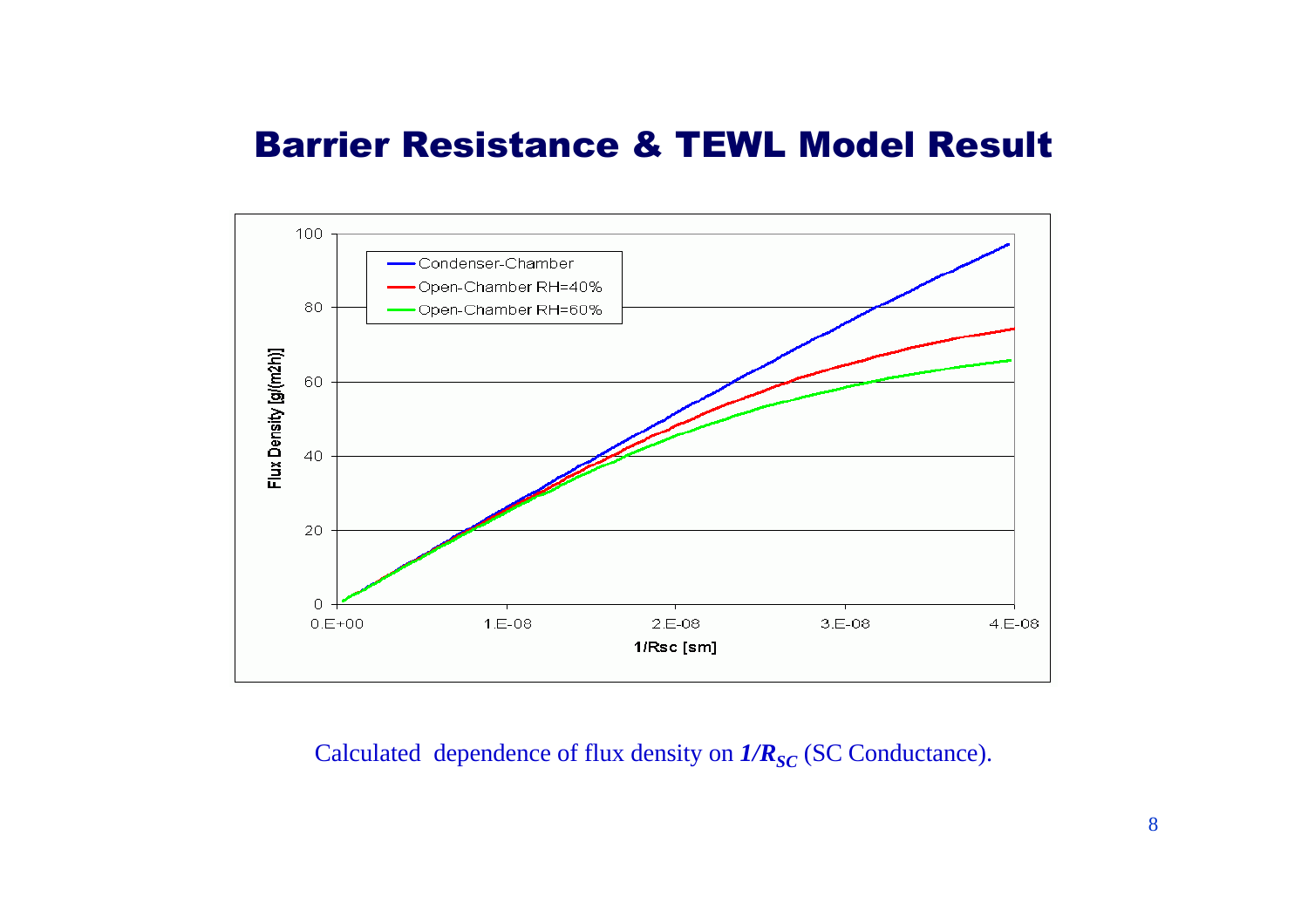### Barrier Resistance & TEWL Model Conclusions

With a **high** barrier resistance, all techniques measure the same TEWL. (The barrier controls the water supply & surface RH remains low)

With **lower** barrier resistance, microclimate becomes important. (because surface RH approaches saturation)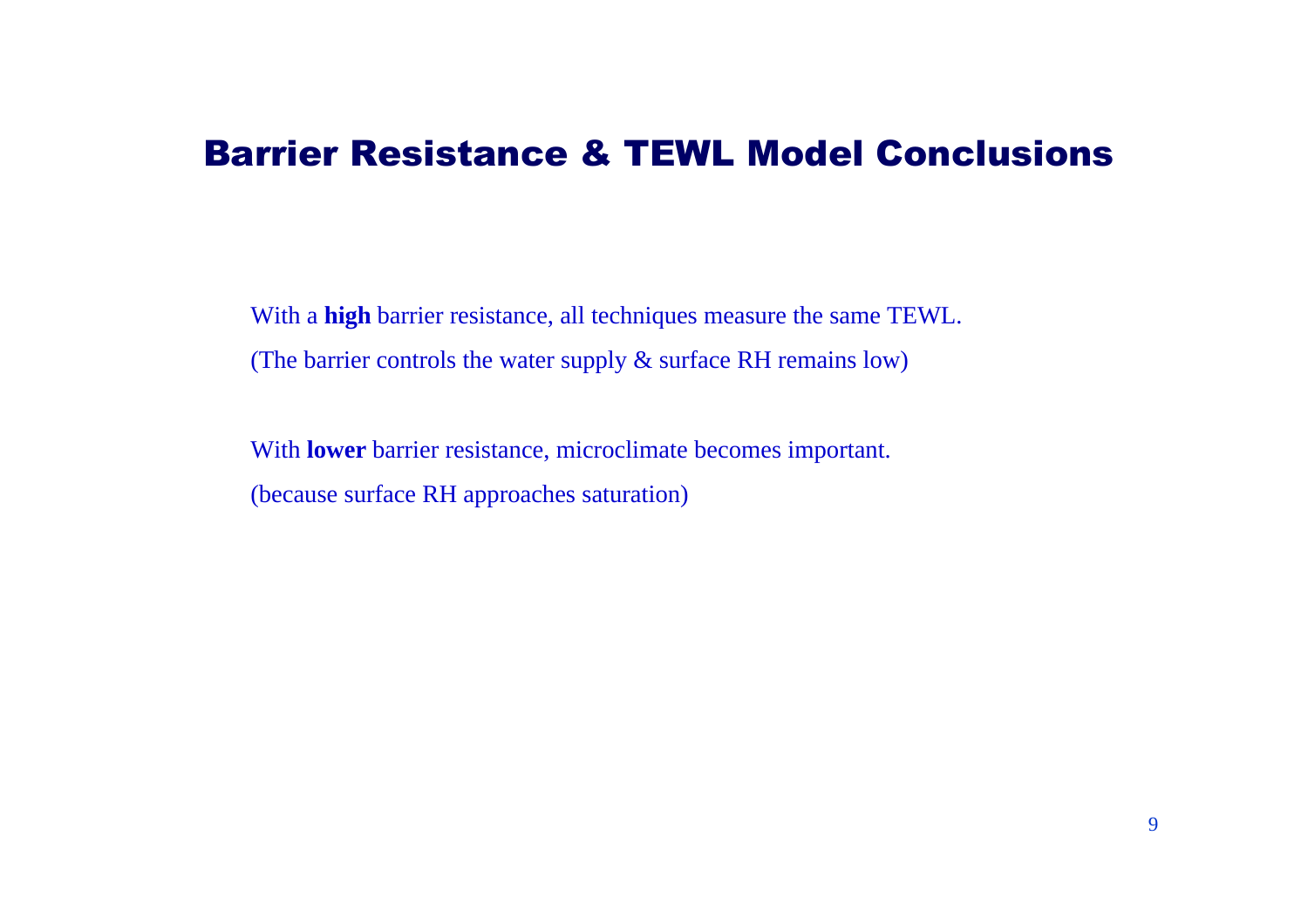# Dynamic Modelling

- 1. Use Finite Element computation.
- 2. Study dynamic response to sudden perturbations.
- 3. Other assumptions as before.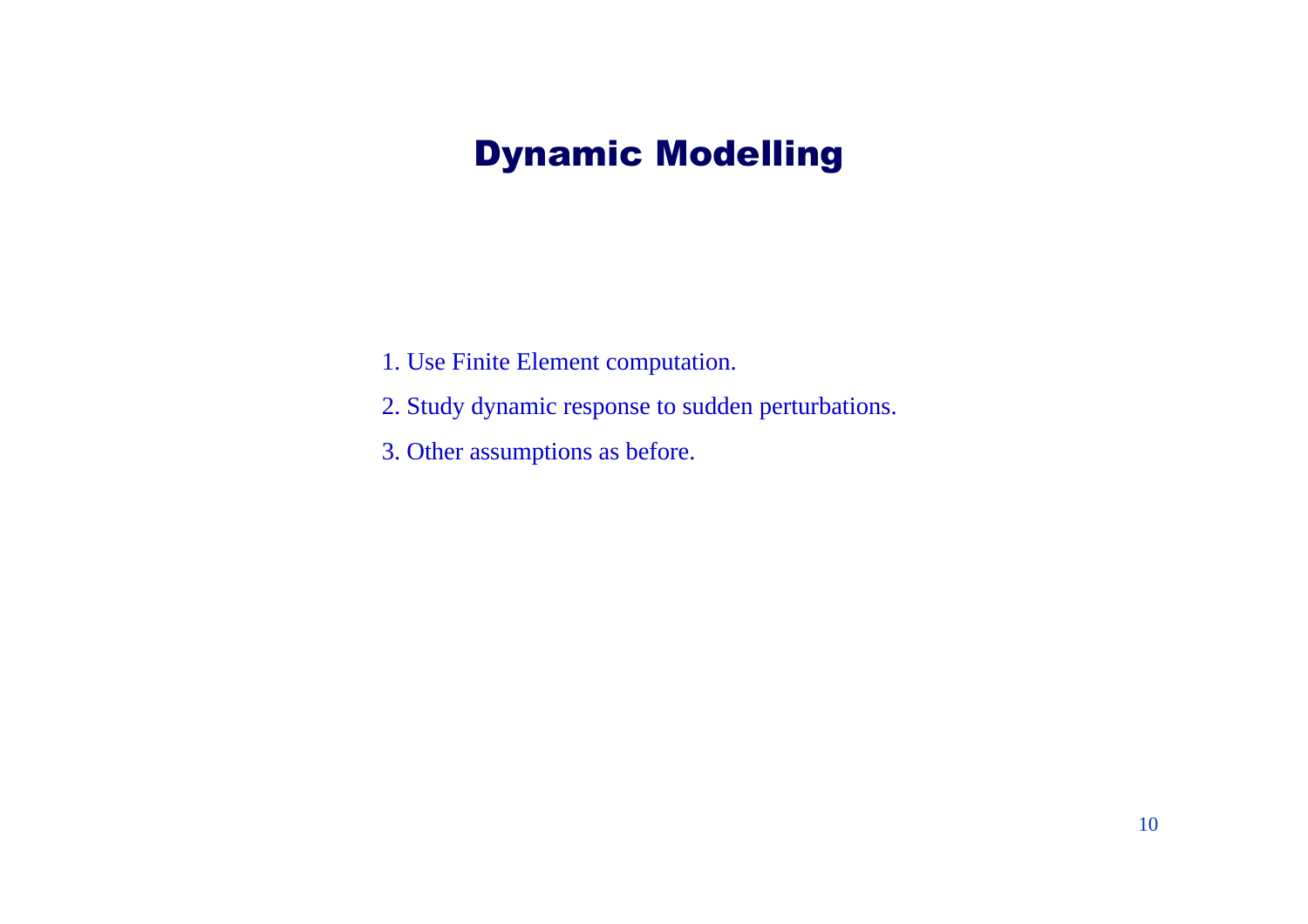### Bath Dynamics 1: Hydration Depth Profile



At  $t < 0$ :- Steady TEWL At  $t = 0$ :- Get into the bath (assume 400/1000 partitions into SC surface) At  $t > 0$ :- Hydration profile adjusts.

Note the -ve gradient at  $\sim$ 3 minutes.

**SC Surface Living Epidermis**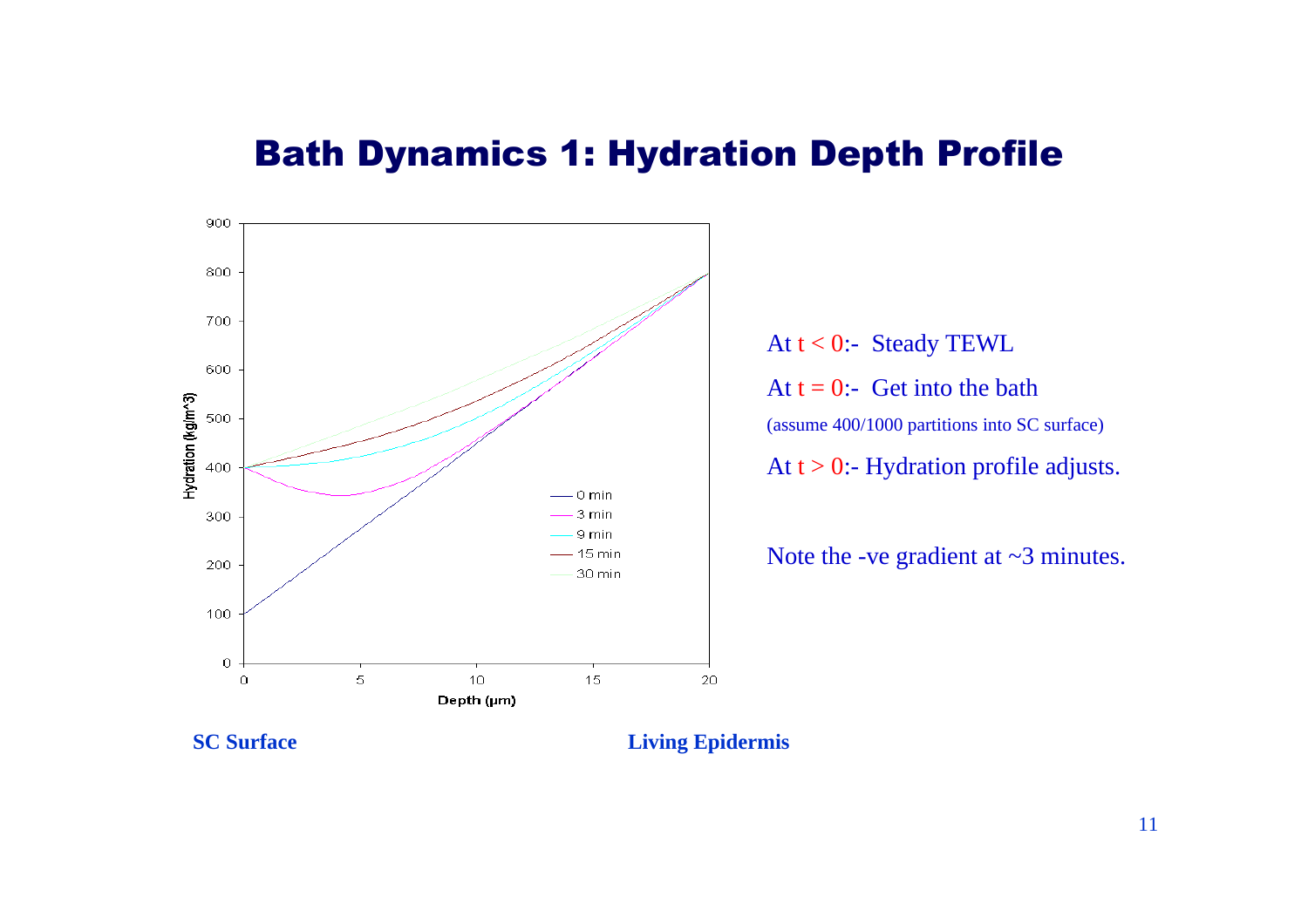#### Bath Dynamics 2: Surface Flux



At  $t < 0$ :- Steady TEWL ~ 6 g m<sup>-2</sup> h<sup>-1</sup> At  $t < 4$  min:- Flux reversal! (are you drinking through your skin?) At t > 30 min:- Reduced, steady TEWL (no, it's coming out again)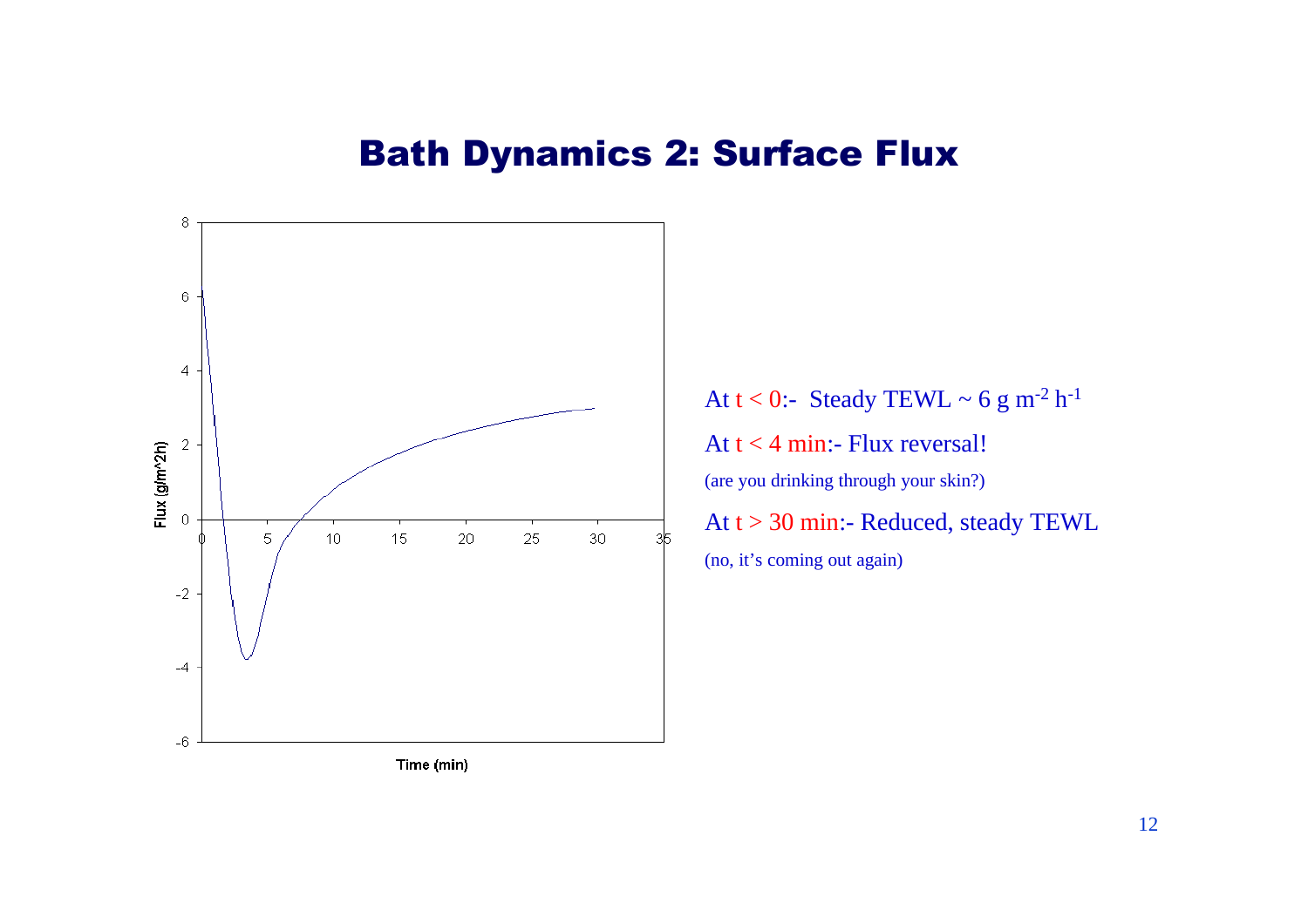### Bath Dynamics 3: Drying off



Hydration depth profile goes back to normal.

**Note** that the near-surface gradient goes through a maximum before settling to the new steady-state.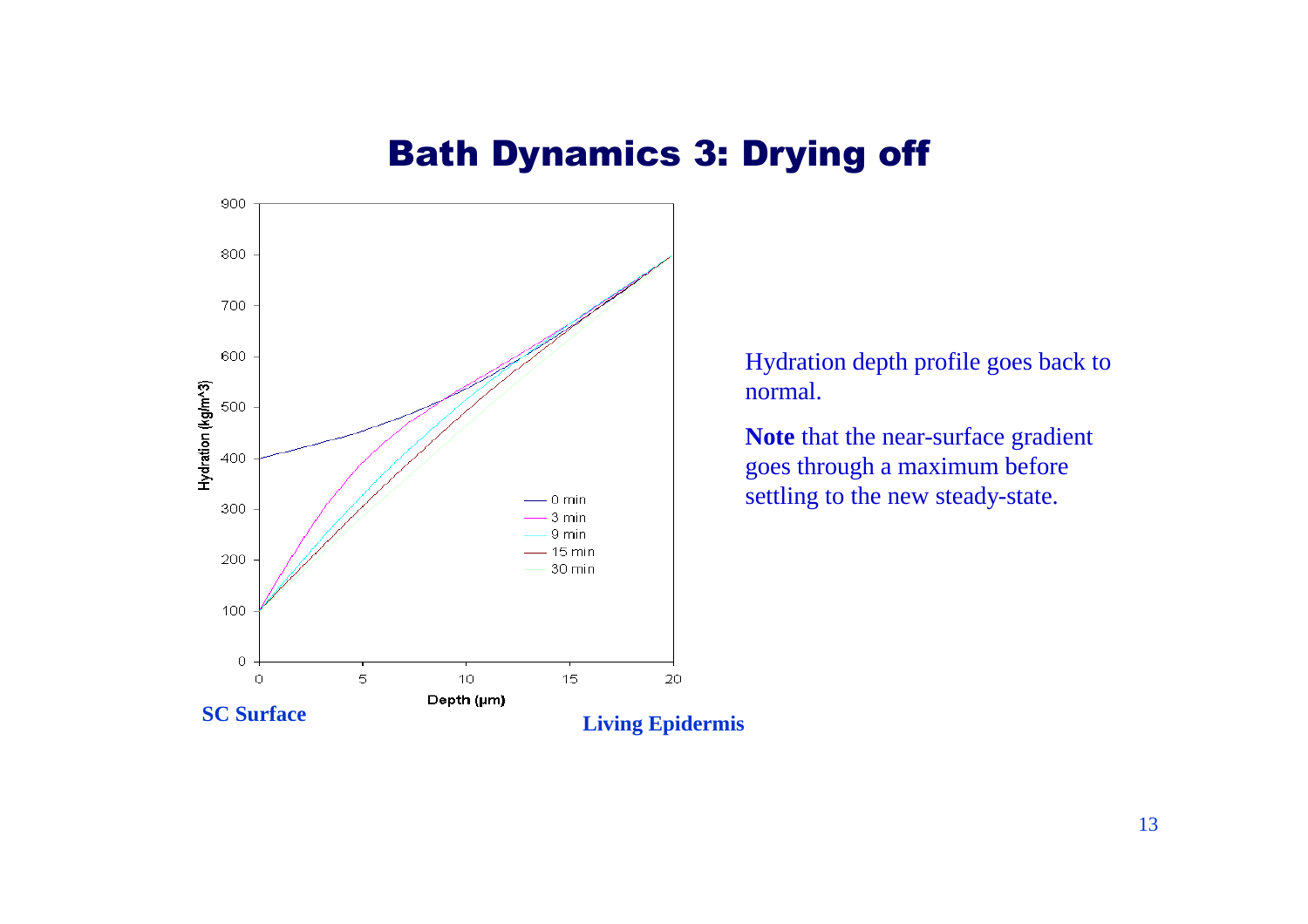#### Bath Dynamics 4: TEWL Recovery



These look remarkably similar to Occlusion Recovery Curves.

Clearly, multi-exponentials, even with reconvolution, are off-target!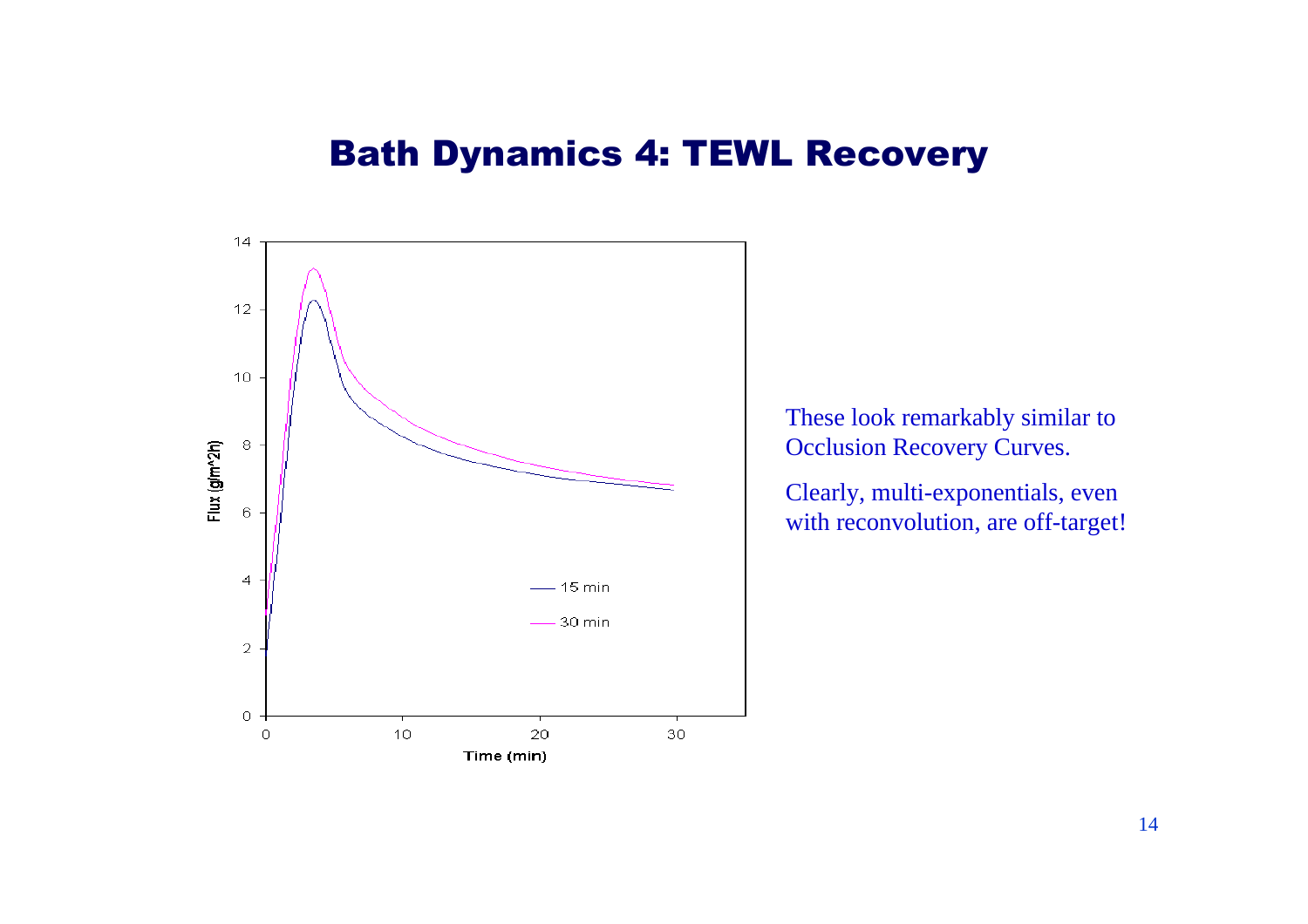#### Opto-thermal Measurements



These are in-vivo hydration recovery measurements on a finger that had been dipped in water for  $\sim$  30 minutes.

**Note** that the measured hydration gradient goes through a maximum, as predicted by the model.